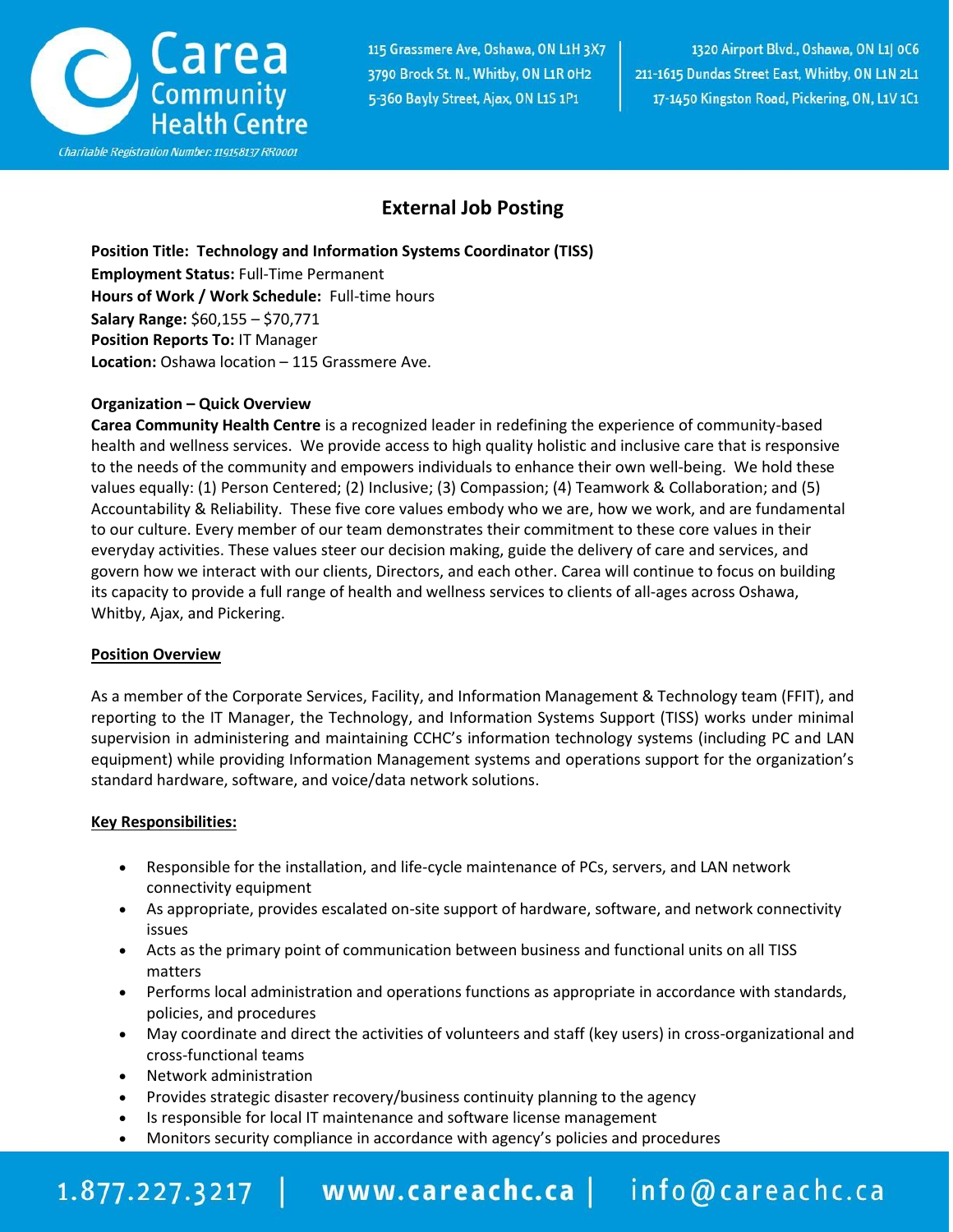

- Maintenance of systems documentation
- Assist with procurement and responsible for installation and life-cycle maintenance of IT hardware and software (includes PCs, peripherals, servers, networking equipment, operating systems, and other software
- Provides new staff with PC/account setup and orientation
- Coordinates escalated technical support when necessary
- Provides consulting/training/education services such as staff training/orientation for agency systems
- Serves as the IT point of contact for support requirements
- Assists with IT contracts and outsourcing/vendor management
- Responsible for monitoring data backups to ensure that they are completed on a regular basis
- Duties may require non-routine analysis, research and follow-through
- Financial responsibility may include working within a budget to complete projects, negotiating and contracting with vendors, and assisting with budget development
- Coordinates purchase of equipment and supplies as approved
- Other duties as assigned

#### **Key Qualifications:**

- Bachelor's degree and 3 to 5 years related experience or equivalent combination
- Professional certifications as appropriate
- Knowledge of current trends in the specific field including Azure, AWS
- Demonstrated experience with standard software applications, including Office 365, Windows. May require database management skills with ability to produce reports. Ability to use advanced computer functions including navigating the Internet. Ability to manipulate, analyze and interpret data
- Familiarity with support and troubleshooting of personal computers
- Must have a strong dedication to customer service, preferably within an environment of peak workload periods and concurrent deadline requirements
- Training ability/experience a plus

#### **Key Attributes include:**

#### Demonstrated Minimum Attributes core to the Agency:

Service oriented, Initiative, Results oriented, Flexible/Adaptable, Collaborative, Effective Communication Skills, Team Player, Ability to manage risk within one's responsibility & accountability, Ability to take Accountability.

In addition, the following are role-specific attributes: Conceptual thinker; Efficient, Organized, Attention to Detail, Creative & Innovative Thinker, Analytical/Systematic, Forward Thinker, Problem-Solving skills.

**Full vaccination against COVID-19 is mandatory for this position (Carea CHC will however adhere to its duty to accommodate those who are unable to be fully vaccinated for a reason related to a human right protected ground).**

## 1.877.227.3217 | www.careachc.ca | info@careachc.ca